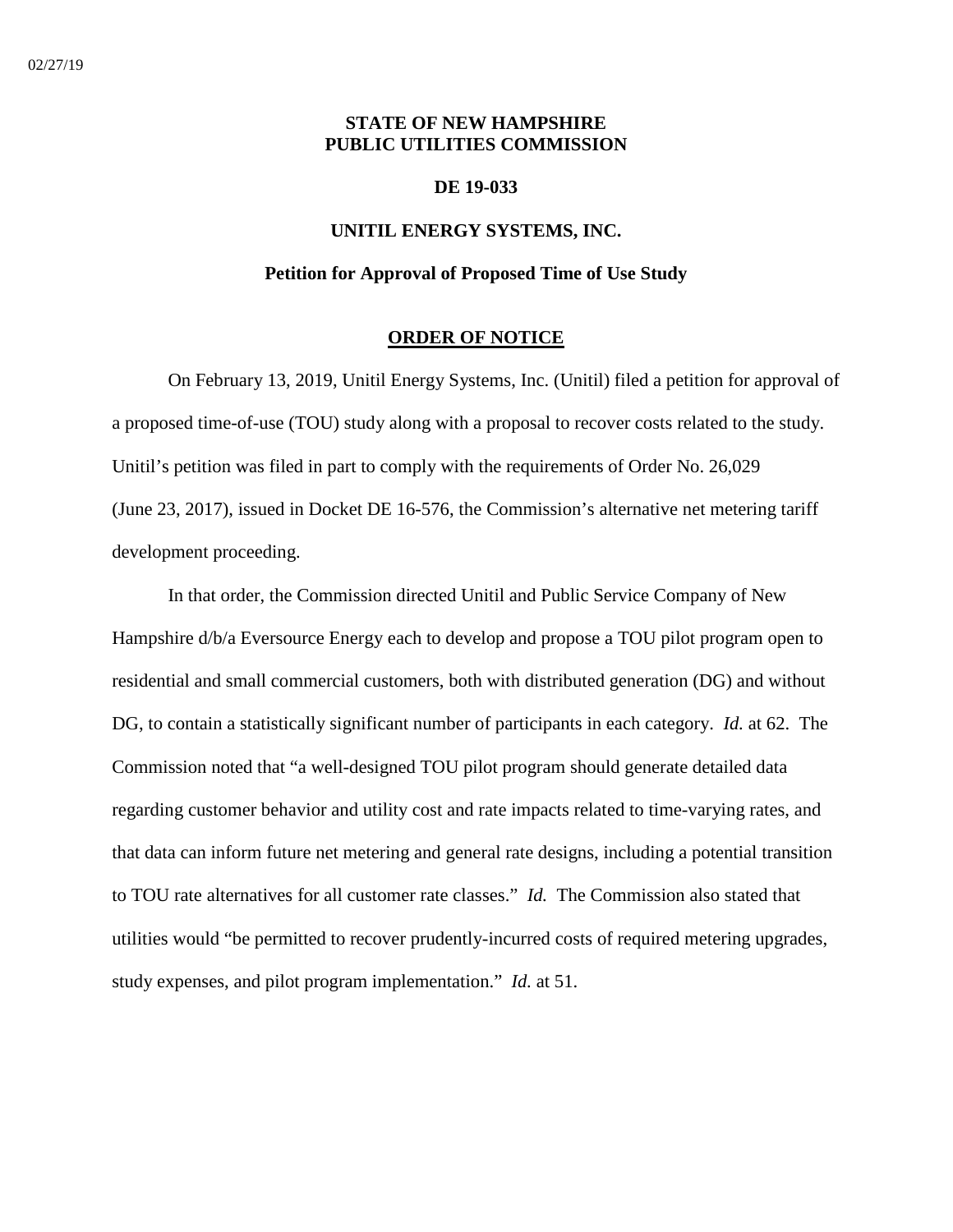Unitil's petition and any subsequent docket filings, other than any information for which confidential treatment is requested of or granted by the Commission, will be posted to the Commission's website at http://puc.nh.gov/Regulatory/Docketbk/2019/19-033.html.

The filing raises, inter alia, issues related to whether Unitil's proposed TOU study is likely to generate detailed data regarding customer behavior and utility cost and rate impacts related to time-varying rates that are sufficient to inform future net metering and general rate designs; whether the estimated cost of Unitil's proposed TOU study is prudent and reasonable; and whether Unitil's plan to recover the cost of outside consulting services for the proposed TOU study through its external delivery charge is just and reasonable under RSA 378:7. Each party has the right to have an attorney represent the party at the party's own expense.

# **Based upon the foregoing, it is hereby**

**ORDERED**, that a Prehearing Conference, pursuant to N.H. Code Admin. Rules Puc 203.15, be held before the Commission located at 21 South Fruit Street, Suite 10, Concord, New Hampshire on March 26, 2019 at 10:00 am, at which each party will provide a preliminary statement of its position with regard to the petition and any of the issues set forth in N.H. Code Admin. Rules Puc 203.15; and it is

**FURTHER ORDERED**, that, immediately following the Prehearing Conference, Unitil, the Staff of the Commission, and any Intervenors shall hold a Technical Session to review the petition; and it is

**FURTHER ORDERED**, that pursuant to N.H. Code Admin. Rules Puc 203.12, Unitil shall notify all persons desiring to be heard at this hearing by publishing a copy of this Order of Notice no later than March 12, 2019, in a newspaper with general circulation in those portions of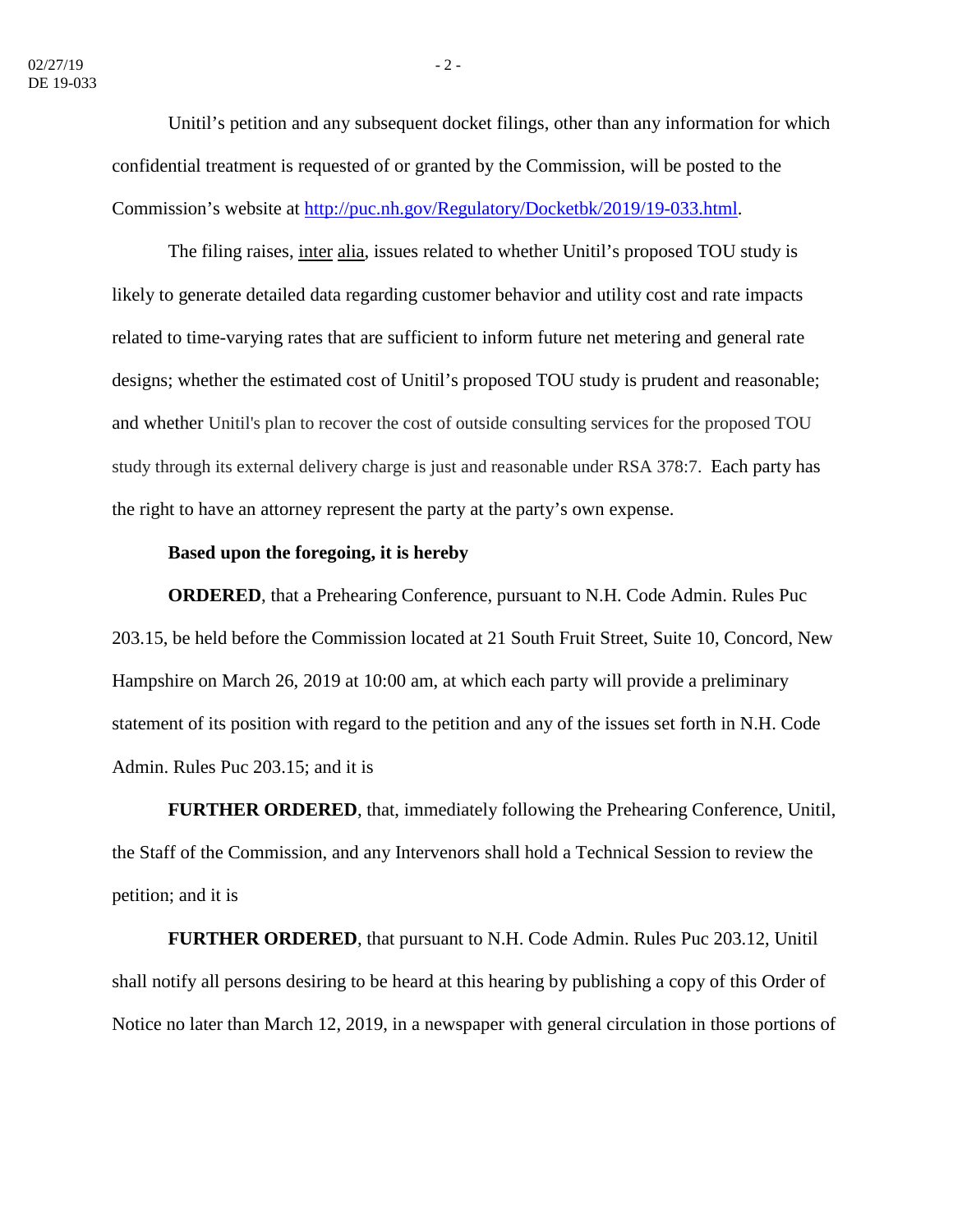the state in which operations are conducted, publication to be documented by affidavit filed with the Commission on or before March 23, 2019; and it is

**FURTHER ORDERED,** that consistent with N.H. Code Admin. Rules Puc 203.17 and Puc 203.02, any party seeking to intervene in the proceeding shall submit to the Commission seven copies of a Petition to Intervene with copies sent to Unitil and the Office of the Consumer Advocate on or before March 21, 2019, such Petition stating the facts demonstrating how its rights, duties, privileges, immunities, or other substantial interest may be affected by the proceeding, consistent with N.H. Code Admin. Rules Puc 203.17; and it is

**FURTHER ORDERED,** that any party objecting to a Petition to Intervene make said Objection on or before March 26, 2019.

By order of the Public Utilities Commission of New Hampshire this twenty-seventh day of February, 2019.

Debra A. Howland Executive Director

Individuals needing assistance or auxiliary communication aids due to sensory impainnent or other disability should contact the Americans with Disabilities Act Coordinator, NHPUC, 21 S. Fruit St., Suite 10, Concord, New Hampshire 03301-2429; 603-271-2431 ; TDD Access: Relay N.H. 1-800-735-2964. Notification of the need for assistance should be made one week prior to the scheduled event.